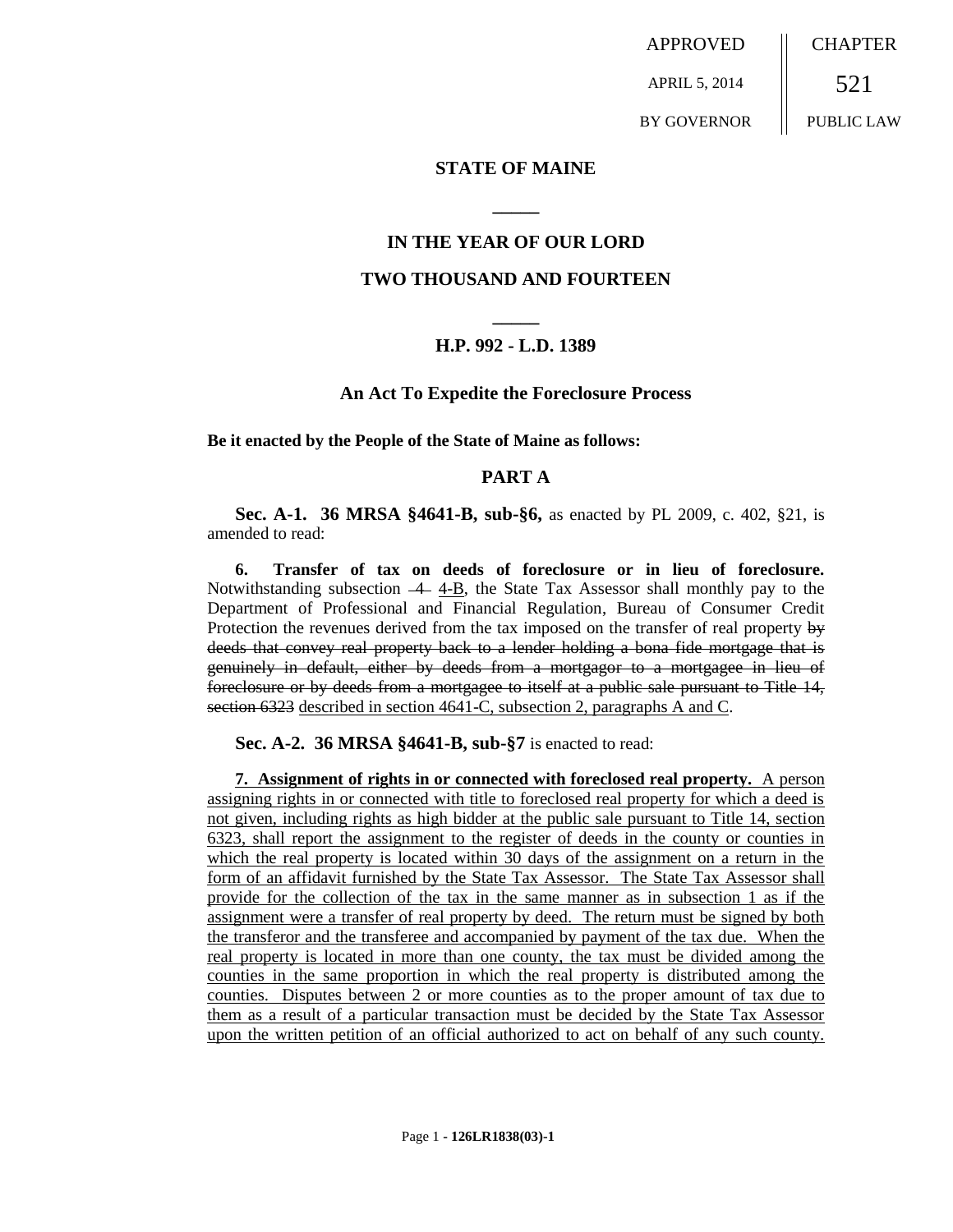This subsection applies to assignments made during the time between the judgment of foreclosure and the transfer of the foreclosed real property by deed.

**Sec. A-3. 36 MRSA §4641-C, sub-§2,** as amended by PL 2009, c. 402, §22, is repealed and the following enacted in its place:

**2. Mortgage deeds, deeds of foreclosure and deeds in lieu of foreclosure.**  Mortgage deeds, discharges of mortgage deeds and partial releases of mortgage deeds.

A. For the purposes of this subsection, only the mortgagor is exempt from the tax imposed for a deed in lieu of foreclosure.

B. In the event of a transfer, by deed, assignment or otherwise, to a 3rd party at a public sale held pursuant to Title 14, section 6323, the tax imposed upon the grantor by section 4641-A applies only to that portion of the proceeds of the sale that exceeds the sums required to satisfy in full the claims of the mortgagee and all junior claimants originally made parties in interest in the proceedings or having subsequently intervened in the proceedings as established by the judgment of foreclosure and sale. The tax must be deducted from the excess proceeds.

C. In the event of a transfer, by deed, assignment or otherwise, from a mortgagee or its servicer to the mortgagee or its servicer or to the owner of the mortgage debt at a public sale held pursuant to Title 14, section 6323, the mortgagee or its servicer if the servicer is the selling entity is considered to be both the grantor and grantee for purposes of section 4641-A.

D. In the event of a deed in lieu of foreclosure and a deed from a mortgagee or its servicer to the mortgagee or its servicer or to the owner of the mortgage debt at a public sale held pursuant to Title 14, section 6323, the tax applies to the value of the property.

For the purposes of this subsection, "servicer" means a person or entity that acts on behalf of the owner of a mortgage debt to provide services related to the mortgage debt, including accepting and crediting payments from the mortgagor, issuing statements and notices to the mortgagor, enforcing rights of the owner of a mortgage debt and initiating and pursuing foreclosure proceedings;

# **PART B**

**Sec. B-1. 14 MRSA §6326** is enacted to read:

# **§6326. Order of abandonment for residential properties in foreclosure**

**1. Plaintiff request.** The plaintiff in a judicial foreclosure action may present evidence of abandonment as described in subsection 2 and may request a determination pursuant to subsection 3 that the mortgaged premises have been abandoned if:

A. More than 50% of the mortgaged premises is used for residential purposes; and

B. The mortgaged premises are the subject of an uncontested foreclosure action or an uncontested foreclosure judgment has been issued with respect to the premises and a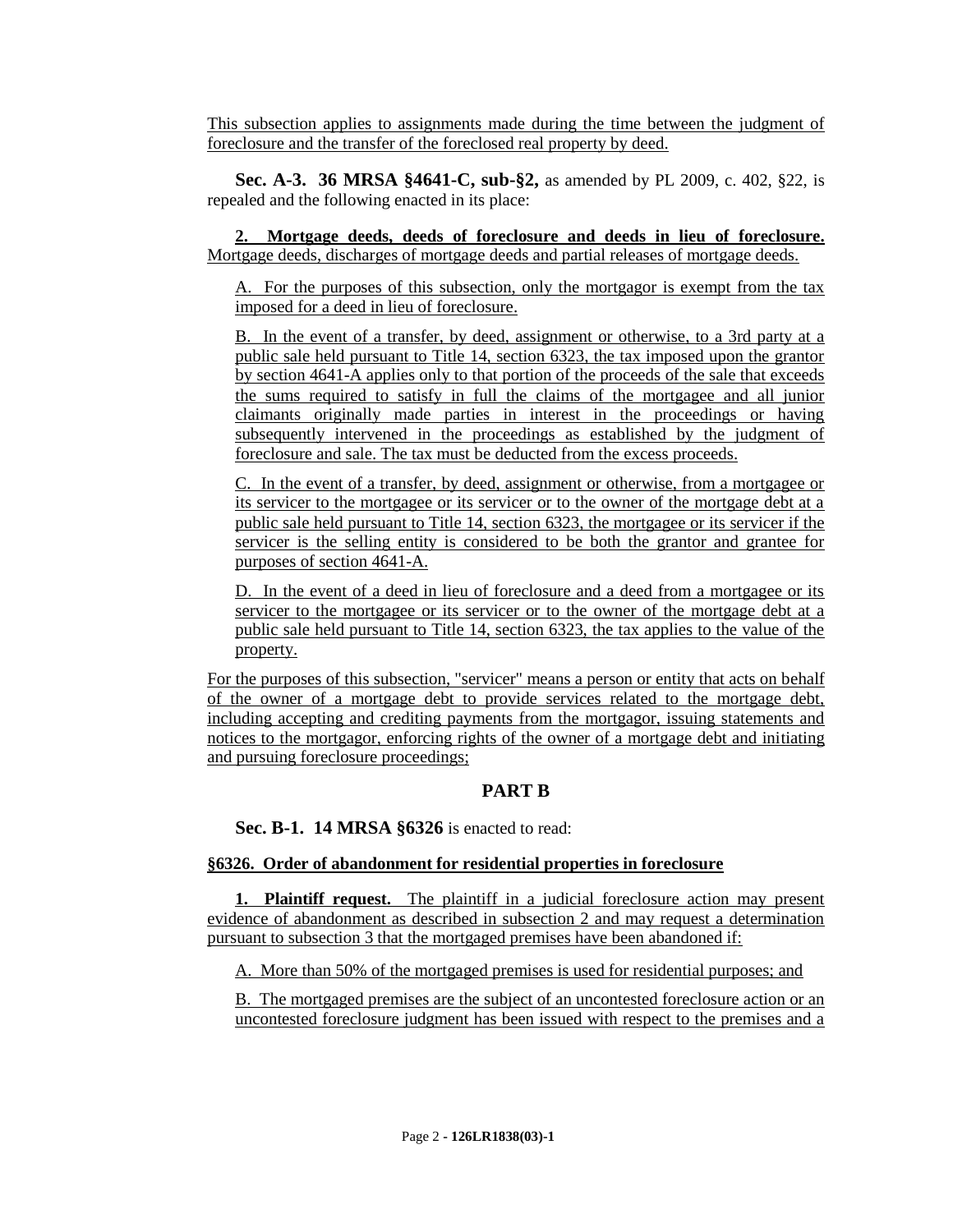foreclosure sale with respect to the premises is pending pursuant to this subchapter. An action or judgment is uncontested if:

(1) The mortgagor has not appeared in the action to defend against foreclosure;

(2) There has been no communication from or on behalf of the mortgagor to the plaintiff for at least 90 days showing any intent of the mortgagor to continue to occupy the premises or there is a document of conveyance or other written statement, signed by the mortgagor, that indicates a clear intent to abandon the premises; and

(3) Either all mortgagees with interests that are junior to the interests of the plaintiff have waived any right of redemption pursuant to section 6322 or the plaintiff has obtained or has moved to obtain a default judgment against such junior mortgagees.

**2. Evidence of abandonment.** For the purposes of this section, evidence of abandonment showing that the mortgaged premises are vacant and the occupant has no intent to return may include, but is not limited to, the following:

A. Doors and windows on the mortgaged premises are continuously boarded up, broken or left unlocked;

B. Rubbish, trash or debris has observably accumulated on the mortgaged premises;

C. Furnishings and personal property are absent from the mortgaged premises;

D. The mortgaged premises are deteriorating so as to constitute a threat to public health or safety;

E. A mortgagee has changed the locks on the mortgaged premises and neither the mortgagor nor anyone on the mortgagor's behalf has requested entrance to, or taken other steps to gain entrance to, the mortgaged premises;

F. Reports of trespassers, vandalism or other illegal acts being committed on the mortgaged premises have been made to local law enforcement authorities;

G. A code enforcement officer or other public official has made a determination or finding that the mortgaged premises are abandoned or unfit for occupancy;

H. The mortgagor is deceased and there is no evidence that an heir or personal representative has taken possession of the mortgaged premises; and

I. Other reasonable indicia of abandonment.

**3. Court determination of abandonment; vacation of order.** The plaintiff may at any time after commencement of a foreclosure action under section 6321 file with the court a motion to determine that the mortgaged premises have been abandoned.

A. If the court finds by clear and convincing evidence, based on testimony or reliable hearsay, including affidavits by public officials and other neutral nonparties, that the mortgaged premises have been abandoned, the court may issue an order granting the motion and determining that the premises are abandoned.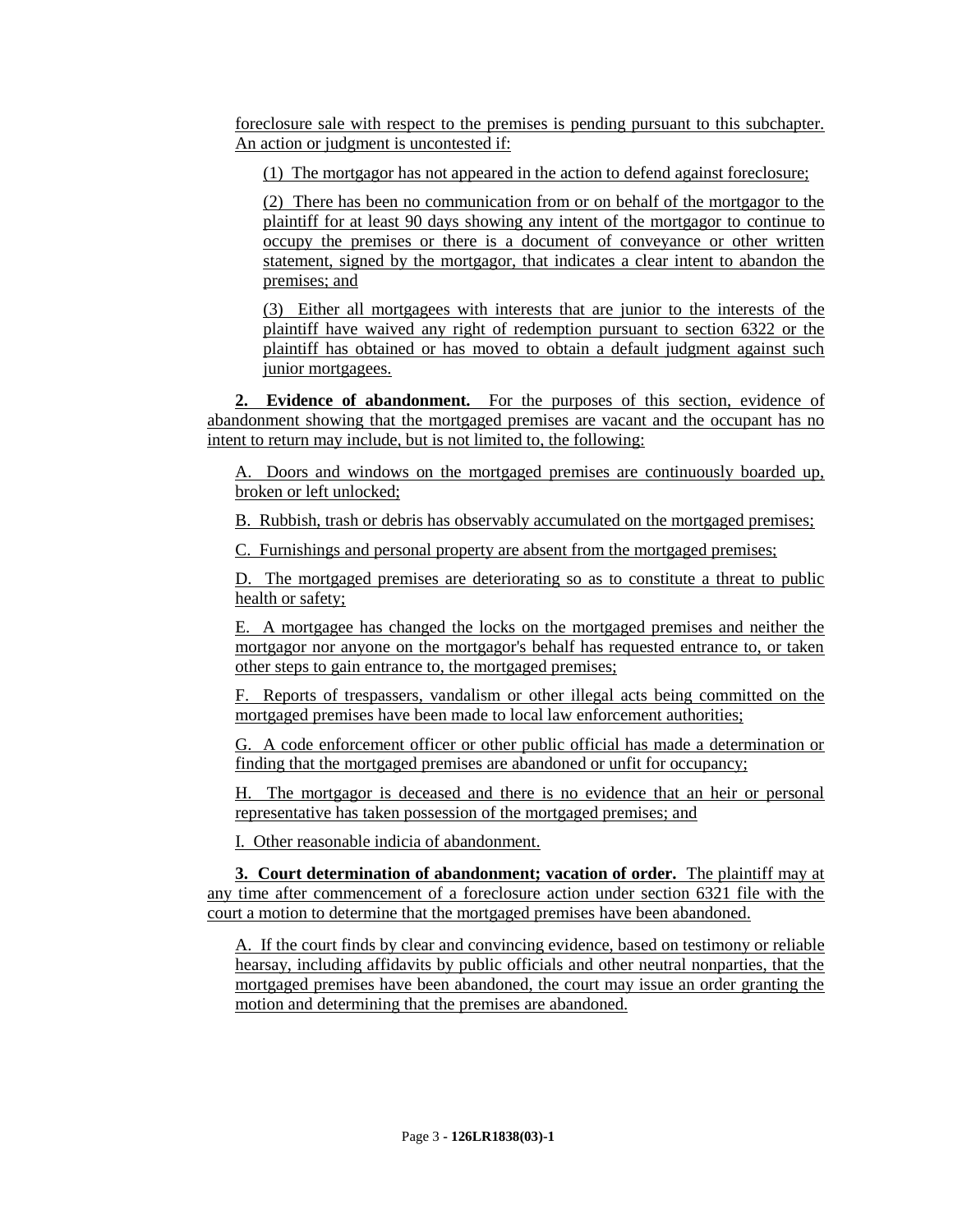B. The court may not grant the motion if the mortgagor or a lawful occupant of the mortgaged premises appears and objects to the motion.

C. The court shall vacate the order under paragraph A if the mortgagor or a lawful occupant of the mortgaged premises appears in the action and objects to the order prior to the entry of judgment.

**4. Effect of court determination of abandonment.** Upon the issuance of an order of abandonment under subsection 3 determining that the mortgaged premises are abandoned:

A. The foreclosure action may be advanced on the docket and receive priority over other cases as the interests of justice require;

B. The period of redemption provided for in section 6322 is shortened to 45 days from the later of the issuance of the judgment of foreclosure and the order of abandonment;

C. If the mortgaged premises include dwelling units occupied by tenants as their primary residence, the plaintiff shall assume the duties of landlord for the rental units as required by chapter 709 upon the later of the issuance of the judgment of foreclosure and the order of abandonment; and

D. The plaintiff shall notify the municipality in which the premises are located and shall record the order of abandonment in the appropriate registry of deeds within 30 days from the later of the issuance of the judgment of foreclosure and the order of abandonment.

**Sec. B-2. Application.** Notwithstanding the Maine Revised Statutes, Title 1, section 302, that section of this Part that enacts Title 14, section 6326 applies to foreclosure actions that are pending on the effective date of this Part.

### **PART C**

**Sec. C-1. 14 MRSA §6323, sub-§1,** as amended by PL 2007, c. 103, §1, is further amended to read:

**1. Procedures for all civil actions.** Upon expiration of the period of redemption, if the mortgagor or the mortgagor's successors, heirs or assigns have not redeemed the mortgage, any remaining rights of the mortgagor to possession terminate, and the mortgagee shall cause notice of a public sale of the premises stating the time, place and terms of the sale to be published once in each of 3 successive weeks in a newspaper of general circulation in the county in which the premises are located, the first publication to be made not more than 90 days after the expiration of the period of redemption. The Except when otherwise required under 12 Code of Federal Regulations, Section 1024.41 or any successor provision, the public sale must be held not less than 30 days nor more than 45 days after the first date of that publication and. Except for sales of premises that the court has determined to be abandoned pursuant to section 6326, the public sale may be adjourned, for any time not exceeding 7 days and from time to time until a sale is made, by announcement to those present at each adjournment. For sales of premises that the court has determined to be abandoned pursuant to section 6326, the public sale may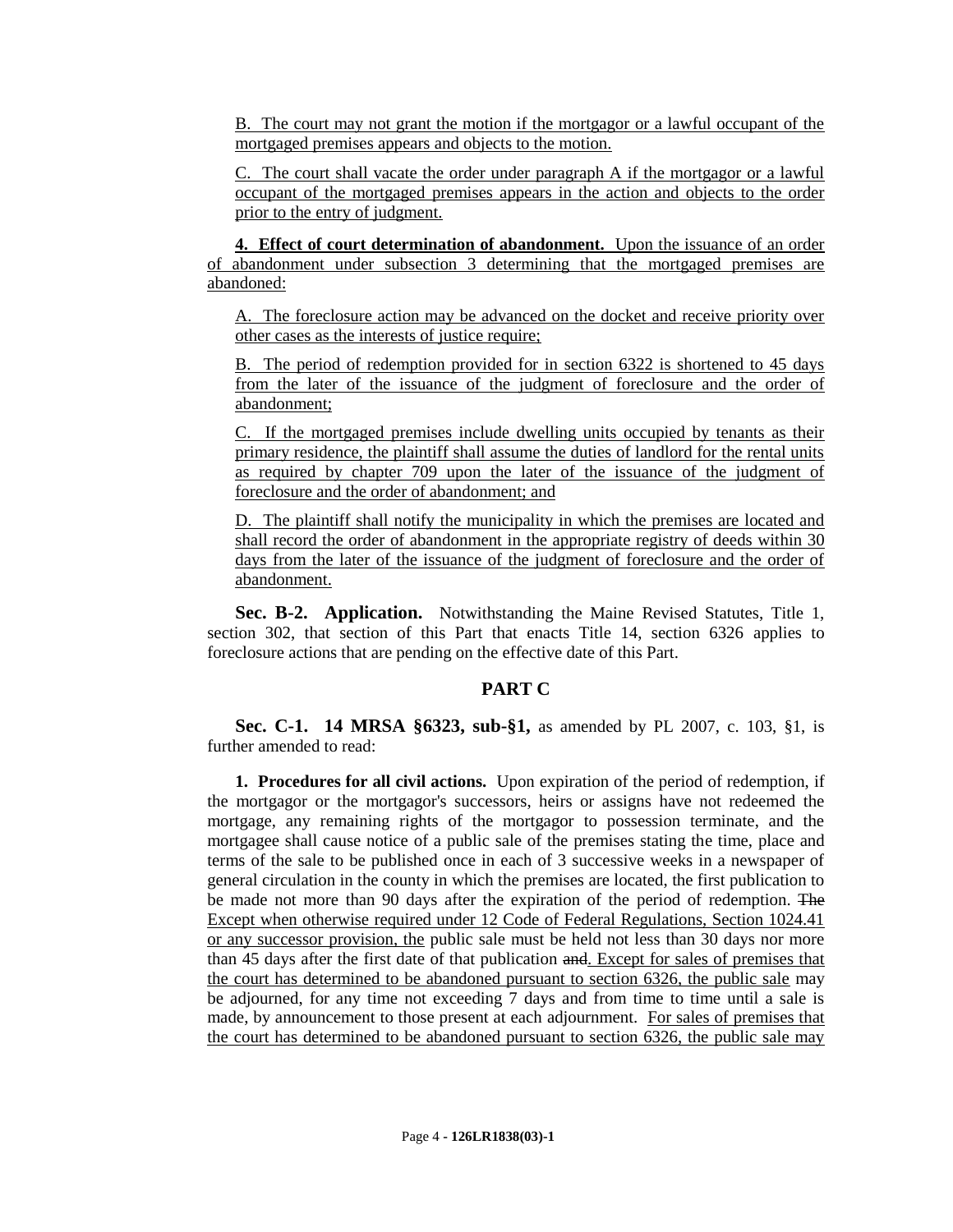be adjourned once for any time not exceeding 7 days, except that the court may permit one additional adjournment for good cause shown. Adjournments may also be made in accordance with the requirements of 12 Code of Federal Regulations, Section 1024.41 or any successor provision. The mortgagee, in its sole discretion, may allow the mortgagor to redeem or reinstate the loan after the expiration of the period of redemption but before the public sale. The mortgagee may convey the property to the mortgagor or execute a waiver of foreclosure, and all other rights of all other parties remain as if no foreclosure had been commenced. The mortgagee shall sell the premises to the highest bidder at the public sale and deliver a deed of that sale and the writ of possession, if a writ of possession was obtained during the foreclosure process, to the purchaser. The deed conveys the premises free and clear of all interests of the parties in interest joined in the action. The mortgagee or any other party in interest may bid at the public sale. If the mortgagee is the highest bidder at the public sale, there is no obligation to account for any surplus upon a subsequent sale by the mortgagee. Any rights of the mortgagee to a deficiency claim against the mortgagors are limited to the amount established as of the date of the public sale. The date of the public sale is the date on which bids are received to establish the sales price, no matter when the sale is completed by the delivery of the deed to the highest bidder. If the property is conveyed by deed pursuant to a public sale in accordance with this subsection, a copy of the judgment of foreclosure and evidence of compliance with the requirements of this subsection for the notice of public sale and the public sale itself must be attached to or included within the deed, or both, or otherwise be recorded in the registry of deeds.

#### **PART D**

**Sec. D-1. 36 MRSA §946-A,** as repealed and replaced by PL 1995, c. 20, §1, is repealed.

**Sec. D-2. 36 MRSA §946-B** is enacted to read:

#### **§946-B. Tax-acquired property and the restriction of title action**

**1. Tax liens recorded after October 13, 2014.** A person may not commence an action against the validity of a governmental taking of real estate for nonpayment of property taxes upon the expiration of a 5-year period immediately following the expiration of the period of redemption. This subsection applies to a tax lien recorded after October 13, 2014.

**2. Tax liens recorded after October 13, 1993 and on or before October 13, 2014.**  A person may not commence an action against the validity of a governmental taking of real estate for nonpayment of property taxes after the earlier of the expiration of a 15-year period immediately following the expiration of the period of redemption and October 13, 2019. This subsection applies to a tax lien recorded after October 13, 1993 and on or before October 13, 2014.

**3. Tax liens recorded on or before October 13, 1993.** For a tax lien recorded on or before October 13, 1993, a person must commence an action against its validity no later than 15 years after the expiration of the period of redemption or no later than July 1, 1997, whichever occurs later.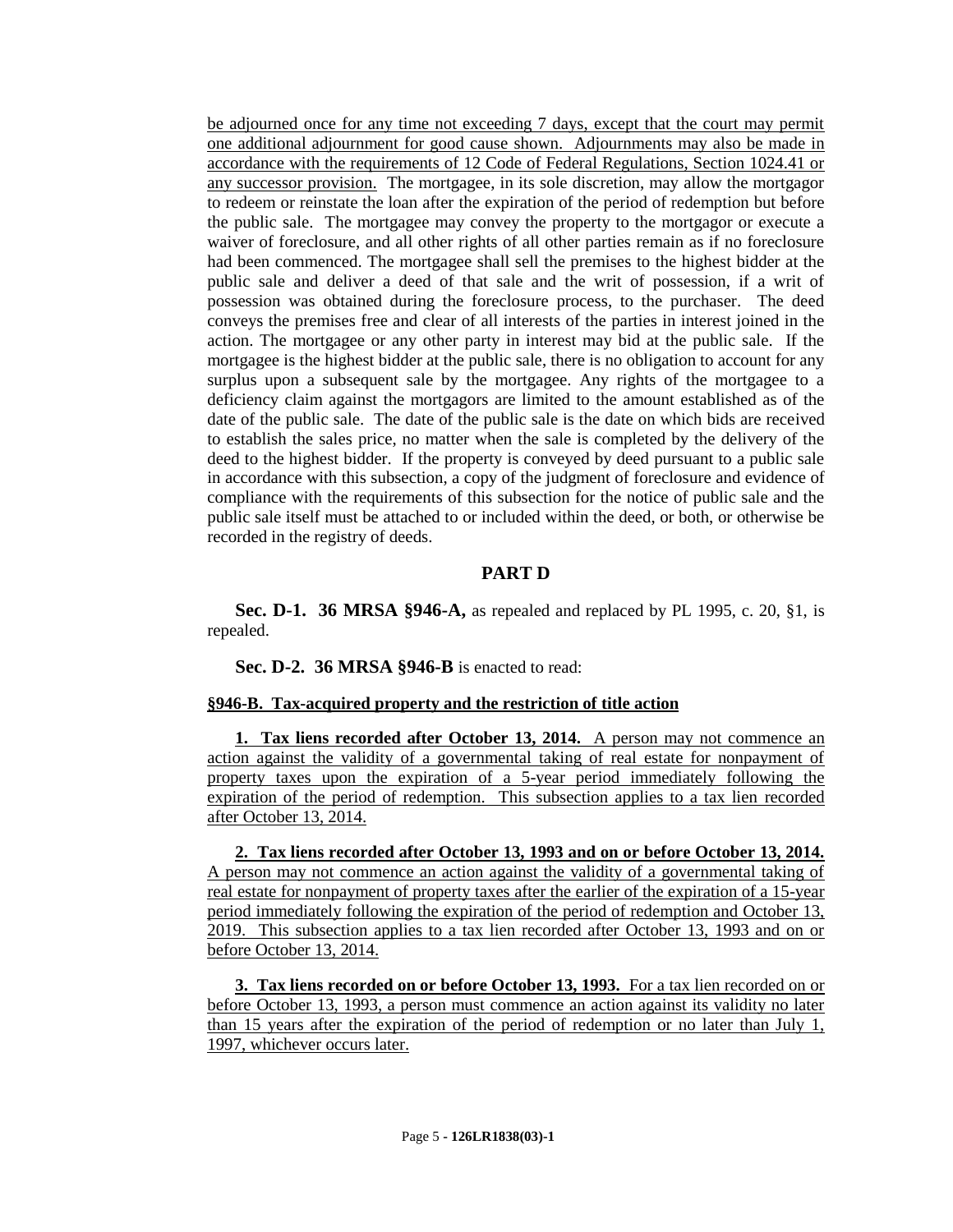**4. Disability or lack of knowledge.** Disability or lack of knowledge of any kind does not suspend or extend the time limits provided in this section.

## **PART E**

**Sec. E-1. 32 MRSA §11002, sub-§6,** as amended by PL 2005, c. 475, §1, is further amended to read:

**6. Debt collector.** "Debt collector" means any person conducting business in this State, the principal purpose of which is the collection of any debts, or who regularly collects or attempts to collect, directly or indirectly, debts owed or due or asserted to be owed or due another. "Debt collector" includes persons who furnish collection systems carrying a name that simulates the name of a debt collector and who supply forms or form letters to be used by the creditor even though the forms direct the debtor to make payments directly to the creditor. Notwithstanding the exclusion provided by section 11003, subsection 7, "debt collector" includes any creditor who, in the process of collecting the creditor's own debts, uses any name other than the creditor's that would indicate that a 3rd person is collecting or attempting to collect these debts. "Debt collector" includes any attorney-at-law whose principal activities include collecting debts as an attorney on behalf of and in the name of clients, except that any such attorney licensed to practice law in this State is subject exclusively to subchapter 2 and any such attorney not licensed to practice law in this State is subject to this entire chapter. "Debt collector" also includes any person regularly engaged in the enforcement of security interests securing debts, including a repossession company and a residential real estate property preservation provider. "Debt collector" does not include any person who retrieves collateral when a consumer has voluntarily surrendered possession. A person is regularly engaged in the enforcement of security interests if that person enforced security interests more than 5 times in the previous calendar year. If a person does not meet these numerical standards for the previous calendar year, the numerical standards must be applied to the current calendar year.

# **Sec. E-2. 32 MRSA §11002, sub-§§8-A and 8-B** are enacted to read:

**8-A. Residential real estate property preservation provider.** "Residential real estate property preservation provider" means a person who regularly provides residential real estate property preservation services. "Residential real estate property preservation provider" does not include a supervised financial organization, a supervised lender, a person licensed by the Plumbers' Examining Board, a person licensed by the Electricians' Examining Board, a person licensed by the Department of Professional and Financial Regulation under chapter 131, a person licensed by the Maine Fuel Board or a person licensed by the Real Estate Commission.

**8-B. Residential real estate property preservation services.** "Residential real estate property preservation services" means those services undertaken at the direction of a person holding or enforcing a mortgage on residential real estate that is in default or in which the property is presumed abandoned in entering or arranging for entry into a building to perform the services of winterizing the residence, changing the door locks or removing unsecured items from the residence.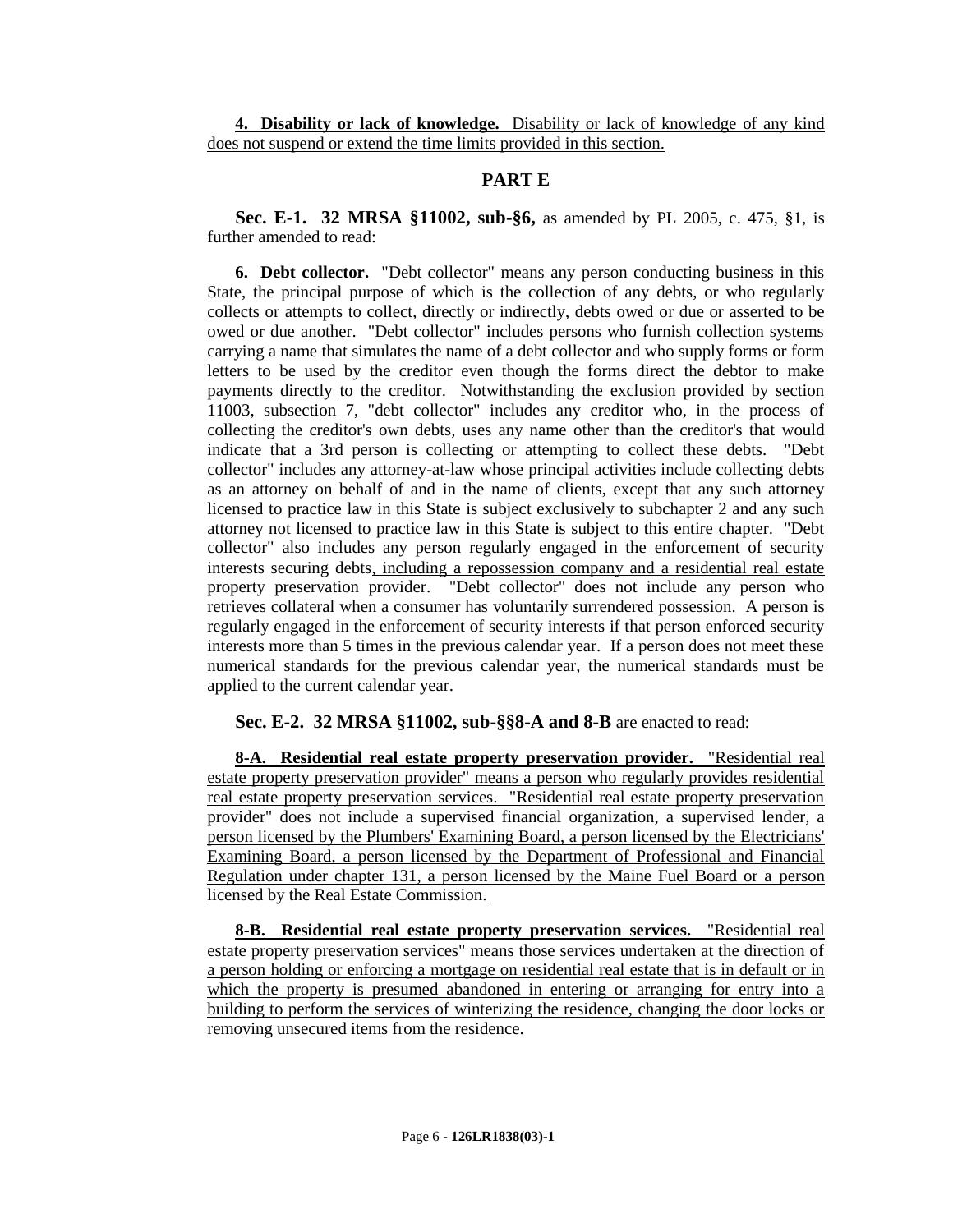**Sec. E-3. 32 MRSA §11017, sub-§§1 and 2,** as enacted by PL 1993, c. 126, §3, are amended to read:

**1. Right to take possession after default.** A Except in the case of a residential real estate property preservation provider, a debt collector acting on behalf of a creditor may take possession of collateral only if possession can be taken without entry into a dwelling, unless that entry has been authorized after default and without the use of force or other breach of the peace.

**2. Return of private property.** A Except in the case of a residential real estate property preservation provider, a debt collector shall inventory any unsecured property taken with repossessed collateral and immediately notify the consumer that the property will be made available in a manner convenient to the consumer.

**Sec. E-4. 32 MRSA §11017, sub-§4** is enacted to read:

**4. Residential real estate property preservation.** A residential real estate property preservation provider may enter into a dwelling only if authorized by the terms of a note, contract or mortgage. The provider may not use force or effect a breach of the peace against any person. The provider shall inventory any unsecured items removed from the dwelling and immediately notify the appropriate consumer that the unsecured items will be made available in a manner convenient to the consumer. The provider shall make a permanent record of all steps taken to preserve and secure the dwelling and shall make that record and the inventory of removed unsecured items available to the consumer upon written request.

# **PART F**

**Sec. F-1. 14 MRSA §6321-A, sub-§7, ¶A,** as enacted by PL 2009, c. 402, §18, is amended to read:

A. Assign mediators, including active retired justices and judges pursuant to Title 4, sections 104 and 157-B, who:

(1) Are trained in mediation and all relevant aspects of the law related to real estate, mortgage procedures, foreclosure or foreclosure prevention;

(2) Have knowledge of community-based resources that are available in the judicial districts in which they serve;

(3) Have knowledge of mortgage assistance programs; and

(4) Are trained in using the relevant Federal Deposit Insurance Corporation forms and worksheets.;

(5) Are knowledgeable in principal loss mitigation and mortgage loan servicing guidelines and regulations; and

(6) Are capable of facilitating and likely to facilitate identification of and compliance with principal loss mitigation and mortgage loan servicing guidelines and regulations.